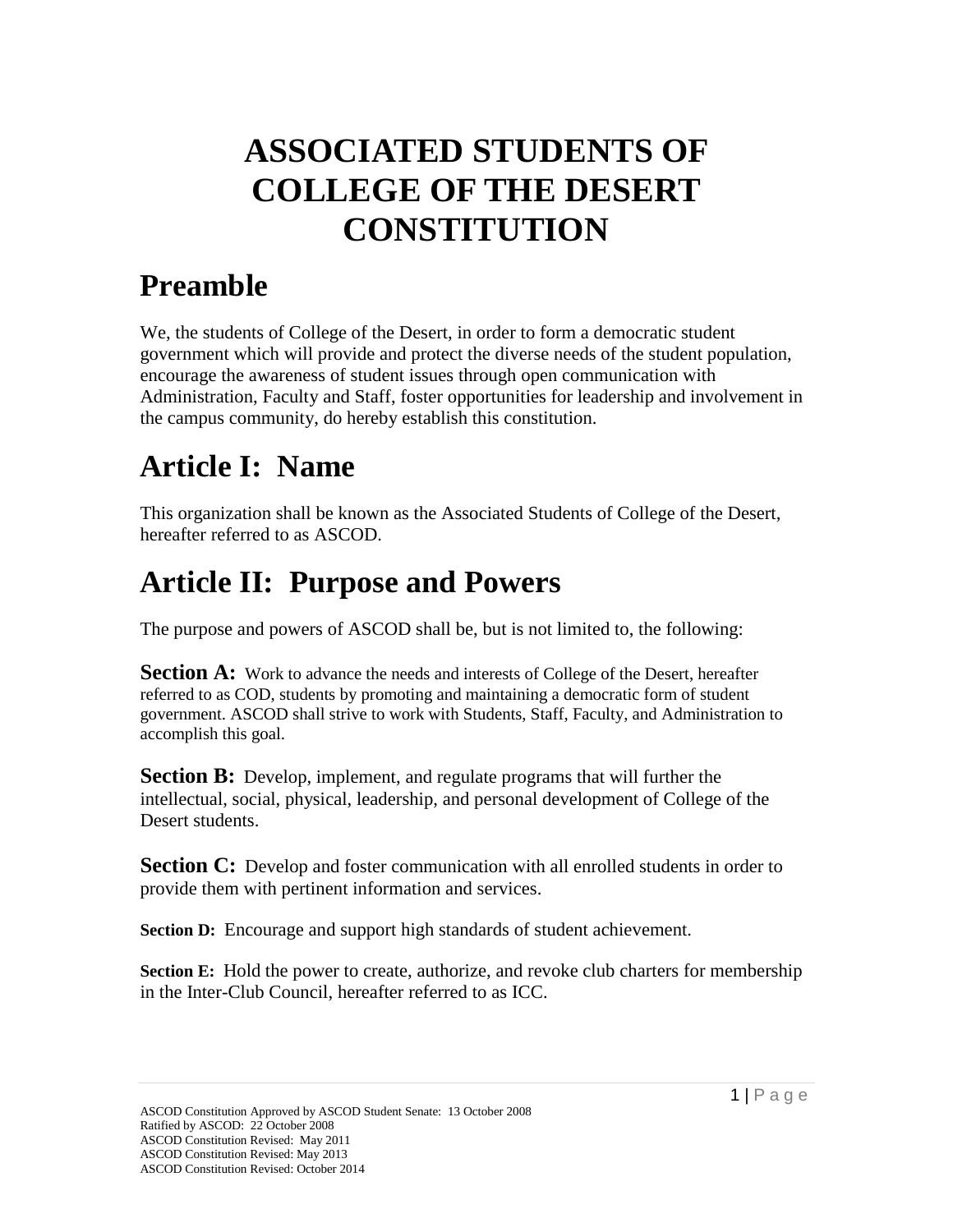## **Article III: Membership**

**Section A:** Membership shall not be limited by age, race, color, religion, sex, sexual orientation, national origin, physical or mental disability, medical condition, ancestry, marital status, or citizenship.

**Section B:** Membership shall include all currently registered students of COD or site of the Desert Community College District hereafter referred to as DCCD.

**Section C:** All ASCOD members shall be eligible to vote in all regular and special ASCOD elections.

**Section D:** No student shall be appointed to the ASCOD Student Senate for any position past the  $7<sup>th</sup>$  week of the Spring Semester.

# **Article IV: Meetings**

**Section A:** The Student Senate shall meet at least once every two weeks during the academic year at a publicly announced time and place.

## **Article V: Composition of Student Government**

ASCOD shall be composed of an Executive Branch, a Legislative Branch, and a Judiciary Branch.

### **Section A: Executive Branch**

The management and administration of ASCOD shall be vested in the Executive Branch.

1. Executive Council

The Executive Council, under the direction of the ASCOD President, shall maintain the necessary standards by using initiative and effective management of available resources, such that the ASCOD Executive Council fulfills its obligations to the membership of ASCOD.

- a) Membership
	- 1. The Executive Board shall consist of the President, Vice President, Secretary, Officer of Communications, Officer of Fiscal Affairs, Officer of External Affairs, Officer of Academic Affairs, and Student Trustee.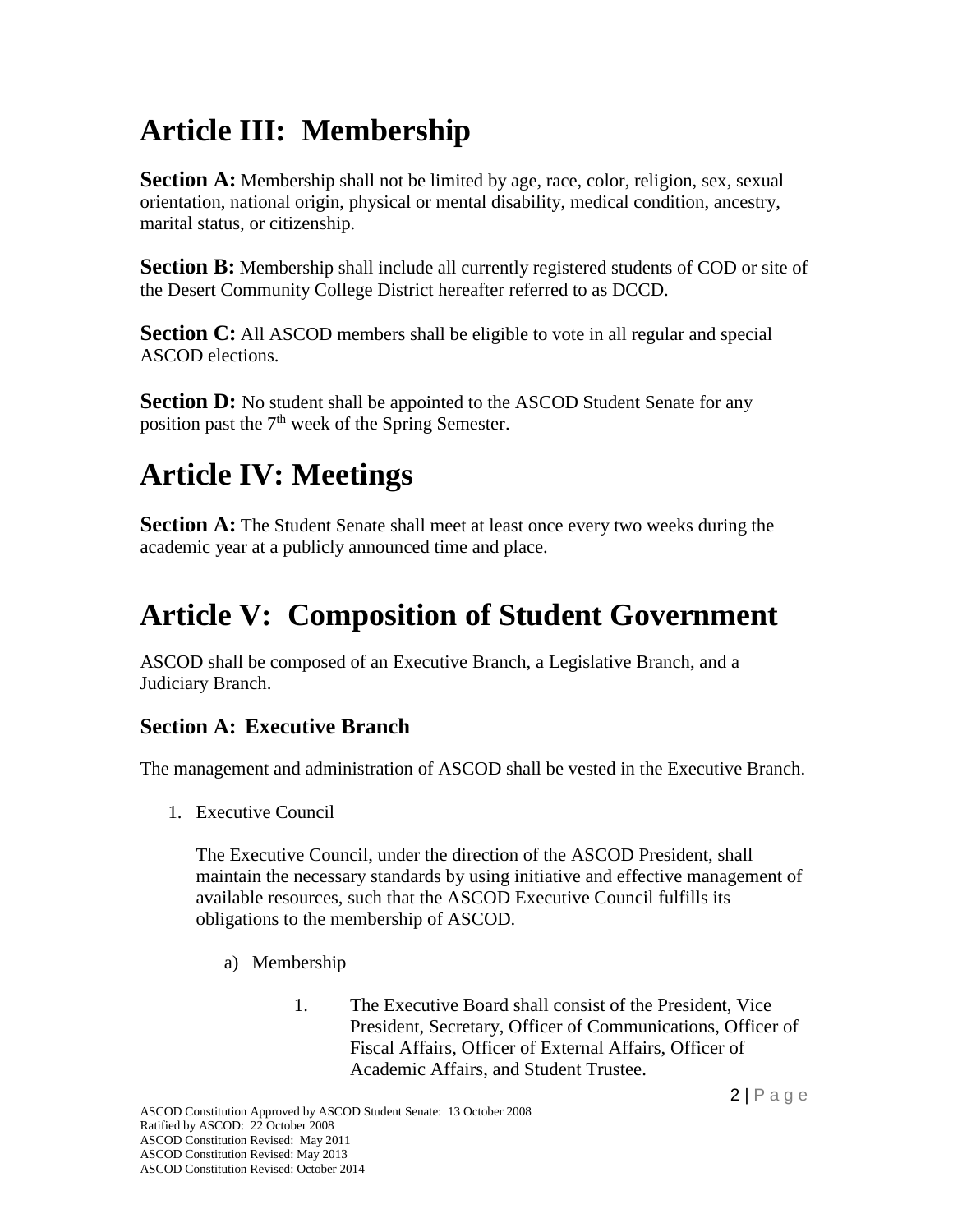- 2. No student shall have membership of the ASCOD Student Senate for more than 3 years.
- b) Powers and Duties
	- 1. As defined by the ASCOD Bylaws.

#### **Section B: Legislative Branch**

The ASCOD Student Senate shall represent the voice of ASCOD and ensure that the wishes of the ASCOD membership are propagated.

1. Student Senate

The legislative and specified fiscal power of ASCOD shall be vested in the Student Senate.

a) Membership

The voting membership of the ASCOD Student Senate shall consist of:

- 1. The President, Vice President, Secretary, Officer of Communications, Officer of Fiscal Affairs, Officer of External Affairs, and Officer of Academic Affairs, and Student Trustee.
- 2. Independent Senator/Offsite Senator Seats
	- a) Students not associated with College of the Desert student clubs/campus organizations or Special Interest Groups.
	- b) The number of Independent Senators seats shall be limited to six (6) and offsite senators shall be limited to one (1) senator per site.

b) Powers and duties

- 1. As defined in the ASCOD Bylaws
- c) Oath of office

"I (name), do affirm that I will uphold the laws of the Associated Students of College of the Desert, the State of California, and the United States of America: that I will commit myself to the service of the students of College of the Desert and that I will otherwise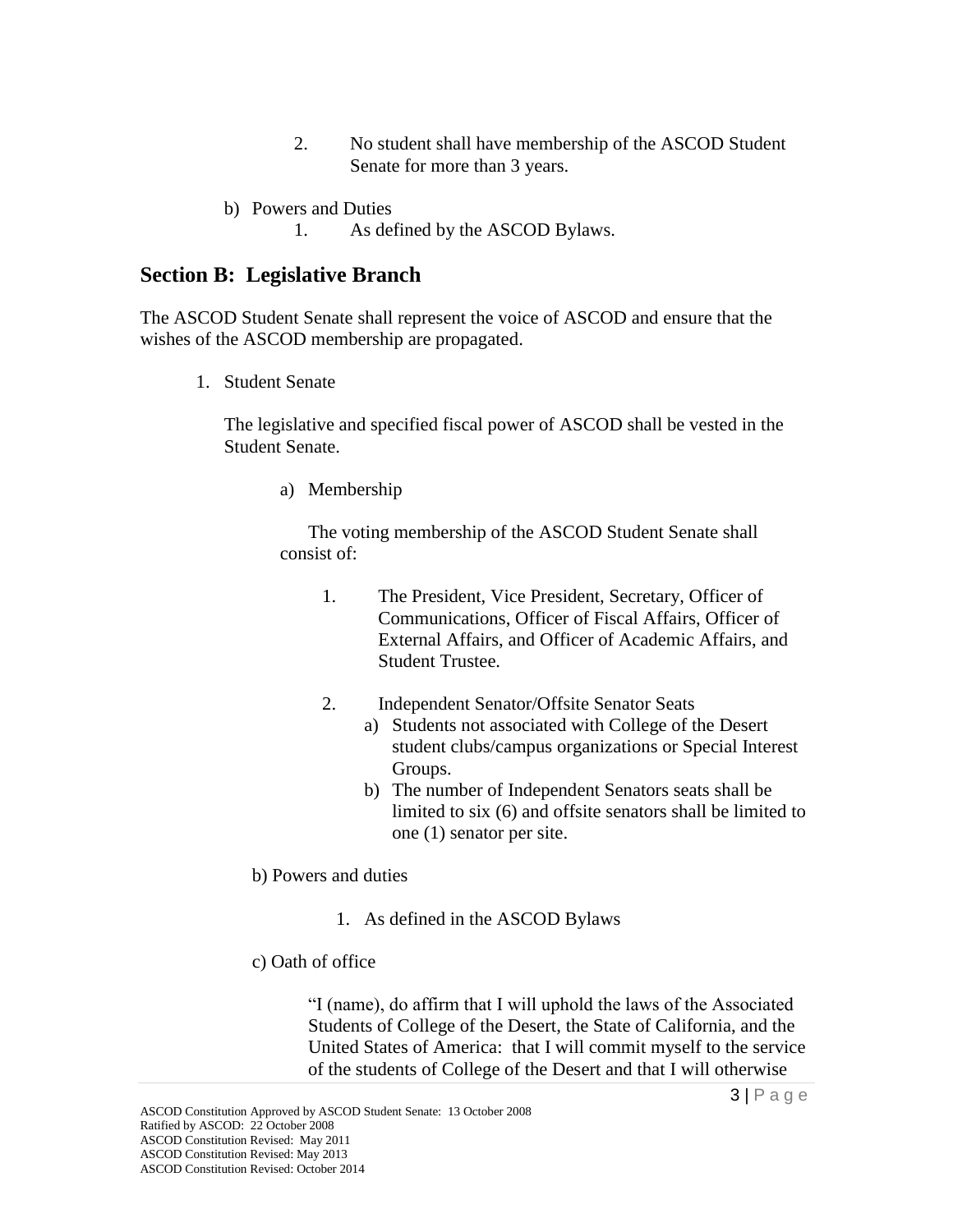fulfill the duties and obligations of the (name of position) of the Associated Students of College of the Desert to the best of my ability."

#### **Section C: Judiciary Branch**

The judicial power of ASCOD shall be vested in the ASCOD Student Court, established by the ASCOD Executive Council. The student court shall have the authority within ASCOD to interpret this constitution and supporting documents of ASCOD. The Student Court shall have the power of Judicial Review, as defined Judiciary Rules and Procedures, over any legislation enacted by the ASCOD Student Senate or any action by the ASCOD Executive Council or President.

The ASCOD Student Court has jurisdiction over all registered students involved with campus clubs and organizations. It has within its powers the right of review of official actions taken by clubs or organizations, including the ASCOD Student Senate and the Executive Council and/or their individuals.

The ASCOD Student Court has the authority to levy disciplinary action over areas within its purview. Issues involving a violation of the Student Code of Conduct shall be referred to the appropriate administrative person.

- 1. ASCOD Student Court
	- a) Membership
		- 1. ASCOD President, subject to ratification with a 2/3 majority of the Senate, shall appoint five (5) Justices to sit on the ASCOD Student Court.
		- 2. The ASCOD Student Court shall consist of one (1) Chief Justice and four (4) Associate Justices as well as any additional court officers as needed or defined by the Judicial Rules and Procedures. The Chief Justice shall be elected by a majority vote of the seated Justices, subject to ratification by a majority vote of the Senate.
		- 3. No member of the Executive Council or the Student Senate shall be a member of the ASCOD Student Court. Unless the Senate, by a 2/3 majority vote, determines an emergency that warrants immediate attention of the Student Court and the unavailability of Justices to meet that emergency.
	- b) Powers and Duties 1. As defined in the ASCOD Bylaws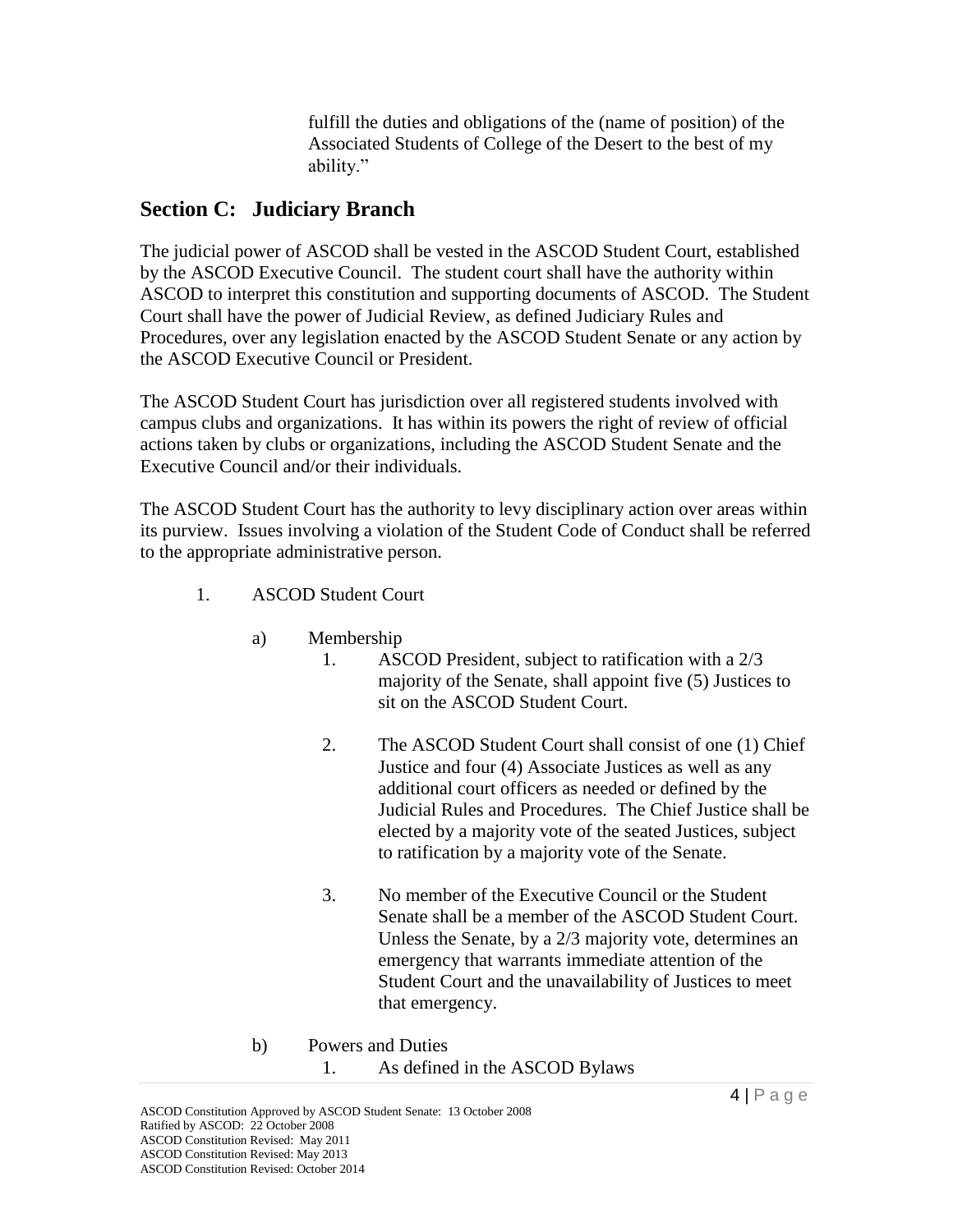- c) Meetings
	- 1. The ASCOD Student Court shall meet bi-monthly or as needed. Minutes of all proceedings must be submitted to the Senate and posted in compliance with the Brown Act. Quorum shall consist of three (3) court Justices.

### **Article VI: Recall and Removal**

#### **Section A: Impeachment**

Only members of the Student Senate may bring articles of impeachment.

- 1. Impeachment procedures have a preliminary hearing of charges and an impeachment trial.
- 2. Preliminary and impeachment proceeding shall supersede all other ASCOD Student Senate business.
- 3. The option of forming an Impeachment Committee to investigate the charges rest within the ASCDOD Student Senate. The findings of the committee shall be presented to the ASCOD Student Senate.
- 4. The ASCOD Student Senate shall have full authority to determine whether the presented case shows sufficient grounds for impeachment. Each individual ASCOD Student Senate member shall determine in their own minds whether or not the alleged offense warrants impeachment.
- 5. A majority vote of members present at a regular ASCOD Student Senate meeting shall be needed to approve impeachment charges against the Officer in question.
- 6. The impeachment process shall not take less than five (5) school days and no more than sixteen (16) school days after the vote.
- 7. ASCOD Student Senate decision may be appealed to the Student Court.

#### **Section B: Recall**

- 1. Recall may be initiated by acquiring a petition signed by five percent (5%) of ASCOD and presented to the ASCOD Student Senate. The ASCOD Student Senate, upon receipt of the completed petition, shall call a special election within three (3) weeks of petition being filed with the Office of Student Life. A successful recall requires a two-thirds (2/3) favorable majority vote.
- 2. Recall may also be initiated by three-fourths (3/4) vote of the ASCOD Senate. A favorable vote will result in removal/recall from office of the officer in question.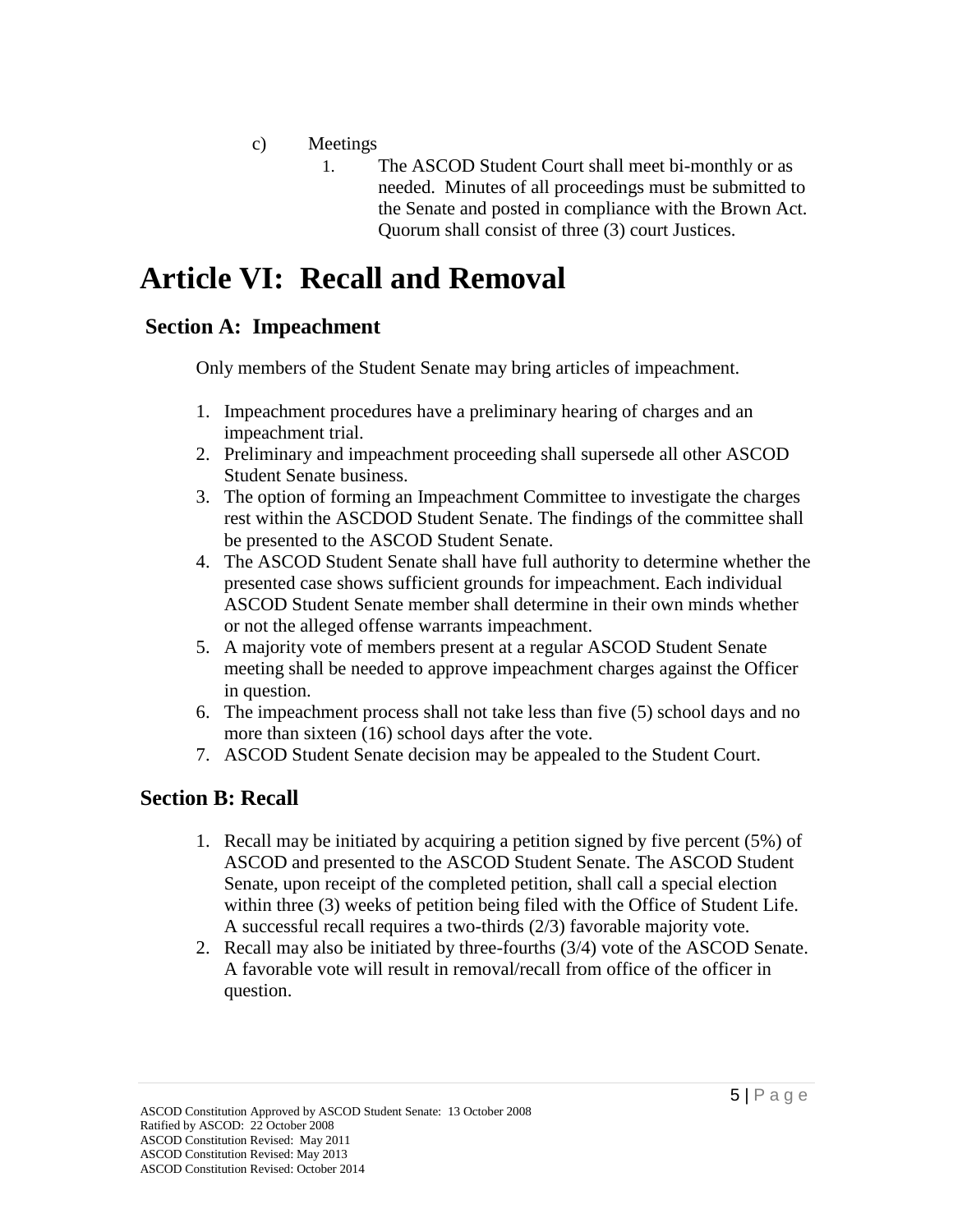### **Article VII: Referendum and Initiative**

### **Section A: Referendum**

1. Any member of the ASCOD Student Senate or any member of ASCOD may refer any proposed legislation to the ASCOD Student Senate for consideration.

#### **Section B: Initiative**

- 1. Any member of the ASCOD may petition for initiative measures. Said petition must be signed by at least fifty (50%) of the total number of ballots cast in the last general election. Upon receipt of complete petition, the ASCOD Student Senate must include the initiative for consideration.
- 2. The petition shall be presented to the ASCOD Student Court, who will validate the petition signatures, and will authorize a special election on the matter contained in the petition within 30 days of receiving said petition. An affirmative majority of those voting shall be required for passage.
- 3. ASCOD budgetary matters shall not be subject to referendum or initiative.

## **Article VIII: Judicial Reference**

The Statutory Law shall provide a permanent set of working laws, by which the ASCOD Student Court can make interpretations for rulings in disputes between ASCOD members.

#### **Section A: Statutory Law: Rulings of the Student Court**

1. Original rulings of the ASCOD Student Court, Statutory Law, shall set precedence.

#### **Section B: COD Campus Sponsored Student Clubs, Organizations and Special Interest Groups**

1. All campus clubs, organizations, and special interest groups are subject to the operational requirements established by ASCOD.